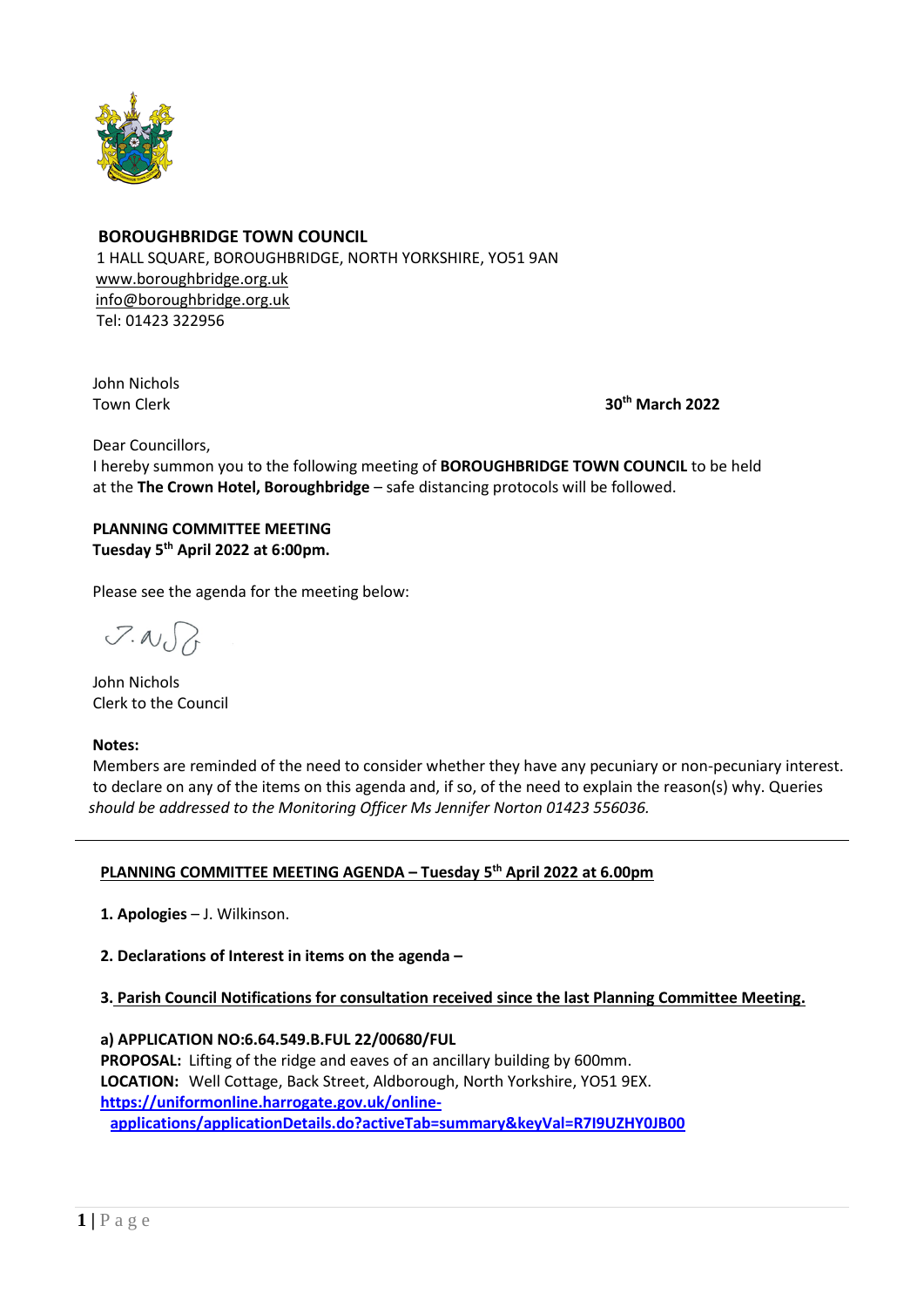# **b) APPLICATION NO: 6.64.292.H.FUL 22/00573/FUL**

 **PROPOSAL:** Demolition in Boroughbridge Conservation Area of the former Cafe to the side of Hollin Carr House.

 **LOCATION:** Hollin Carr House, Horsefair, Boroughbridge, North Yorkshire, YO51 9AD  **[https://uniformonline.harrogate.gov.uk/online-](https://uniformonline.harrogate.gov.uk/online-applications/applicationDetails.do?activeTab=summary&keyVal=R7ANJMHY0EK00)**

**[applications/applicationDetails.do?activeTab=summary&keyVal=R7ANJMHY0EK00](https://uniformonline.harrogate.gov.uk/online-applications/applicationDetails.do?activeTab=summary&keyVal=R7ANJMHY0EK00)**

## **c) APPLICATION NO: 6.64.292.I.DVCON 22/00578/DVCON**

 **PROPOSAL:** Variation of condition 2 (approved plans - to a change window to a door on south elevation, remove one rooflight on the north elevation, reduce bedrooms from 4 to 3 and introduce a first floor living area in Unit 5) of planning permission 18/03198/FUL - Conversion of existing building to one dwelling and erection of four new dwellings.

 **LOCATION:** Hollin Carr House, Horsefair, Boroughbridge, North Yorkshire, YO51 9AD.  **[https://uniformonline.harrogate.gov.uk/online-](https://uniformonline.harrogate.gov.uk/online-applications/applicationDetails.do?activeTab=summary&keyVal=R7ANXLHY0EK00)**

**[applications/applicationDetails.do?activeTab=summary&keyVal=R7ANXLHY0EK00](https://uniformonline.harrogate.gov.uk/online-applications/applicationDetails.do?activeTab=summary&keyVal=R7ANXLHY0EK00)**

# **d) APPLICATION NO: 6.64.477.G.FUL 22/00996/FUL**

 **PROPOSAL:** Change of use of two storey outbuilding to a micro brewery, function area and office space including external alterations to fenestrations.  **LOCATION:** The Wild Swan, Main Street, Minskip, YO51 9JF.  **PUBLIC ACCESS:**

 **[https://uniformonline.harrogate.gov.uk/online](https://uniformonline.harrogate.gov.uk/online-applications/applicationDetails.do?activeTab=summary&keyVal=R8HMM0HYMDY00)[applications/applicationDetails.do?activeTab=summary&keyVal=R8HMM0HYMDY00](https://uniformonline.harrogate.gov.uk/online-applications/applicationDetails.do?activeTab=summary&keyVal=R8HMM0HYMDY00)**

## **e) APPLICATION NO: 6.64.120.F.TPO 22/01111/TPO**

 **PROPOSAL: T1** - Beech - Removed and the stumps treated to prevent regrowth. Location of tree growing near building/structures provides insufficient space and in particular, for the wall garage to co-exist with the trees in their location. Ideally, replacement trees should be established close by but in locations that provide sufficient separation to avoid repeating the current problems of direct damage. Considering the limited availability of space between the garden boundary and the neighbour's garage to the north, I would suggest that a small to moderate-sized and naturally upright species of the tree be selected to replace the trees form and limit the need for ongoing pruning.

 **21/00081/TPORDR T2** - Beech - removed and the stumps treated to prevent regrowth. Location of tree growing near building/structures provides insufficient space and in particular, for the wall garage to co-exist with the trees in their location. Ideally, replacement trees should be established close by but in locations that provide sufficient separation to avoid repeating the current problems of direct damage. Considering the limited availability of space between the garden boundary and the neighbour's garage to the north, I would suggest that a small to moderate-sized and naturally upright species of the tree be selected to replace the trees form and limit the need for ongoing pruning.

 **21/00081/TPORDR** Replacement options - Upright Feld Maple Acer Campestre 'Streetwise' Upright Lime Tilia Cordata 'Greenspire' Upright Sargent's Cherry Prunus Sargentii 'Rancho'

 Upright Crab Apple Malus Ttschonoskii Upright Rowan Sorbus Aucuparia 'Fastigiata' Japanese Crab Malus Floribunda Medlar Mespilus Germanica Hybrid Cockspur Thorn Crataegus ?? Llavalleei.

 **LOCATION:** The Shrubberies, Church Lane, Boroughbridge, North Yorkshire, YO51 9BA  **PUBLIC ACCESS:**

 **[https://uniformonline.harrogate.gov.uk/online-](https://uniformonline.harrogate.gov.uk/online-applications/applicationDetails.do?activeTab=summary&keyVal=R8SQPMHYMI000)**

**[applications/applicationDetails.do?activeTab=summary&keyVal=R8SQPMHYMI000](https://uniformonline.harrogate.gov.uk/online-applications/applicationDetails.do?activeTab=summary&keyVal=R8SQPMHYMI000)**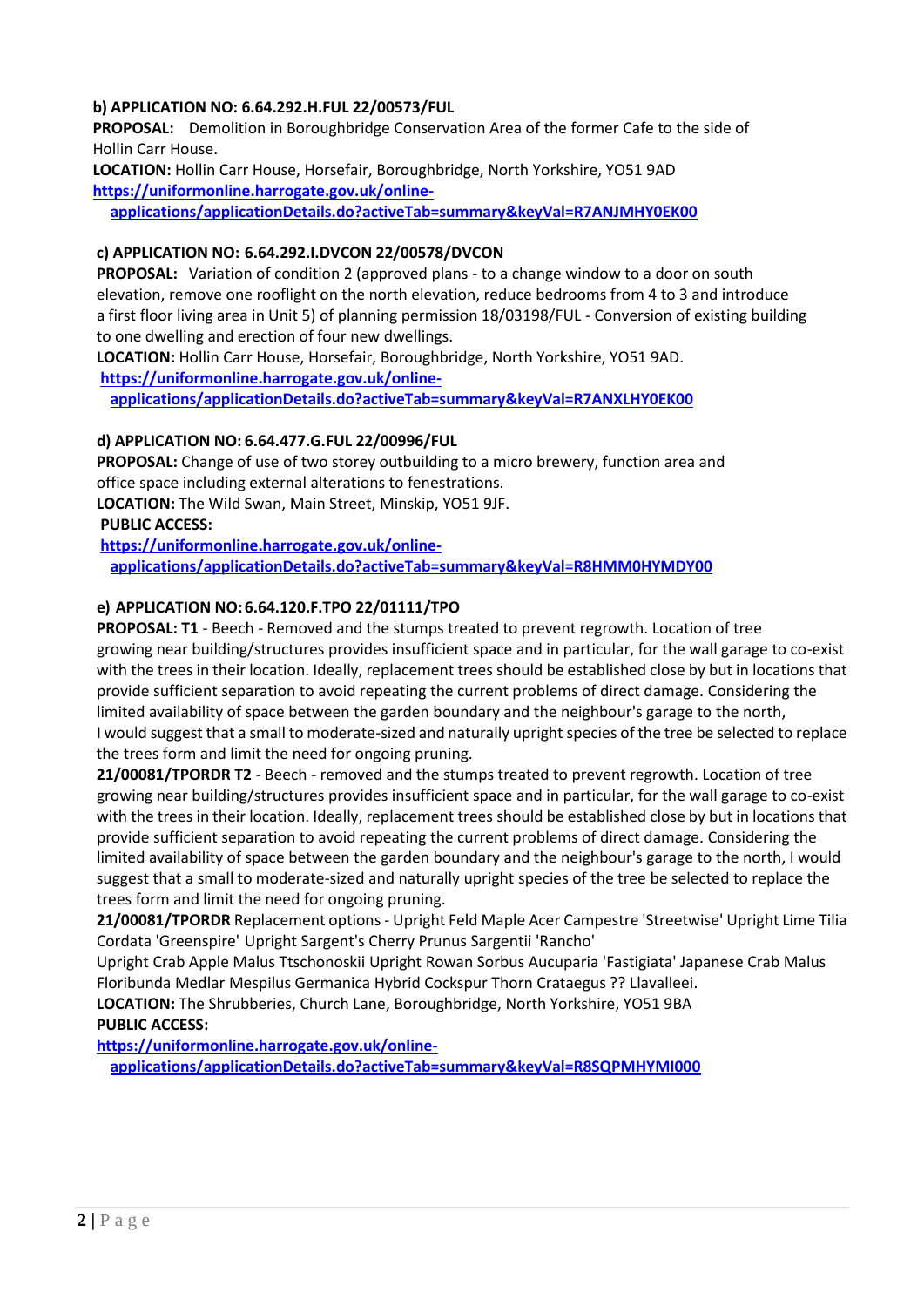# **f) APPLICATION NO: 6.64.786.C.FUL 22/00881/FUL**

 **PROPOSAL:** Demolition of attached single storey garage and erection of two storey side extension.  **LOCATION:** Urkett House, Minskip Road, Minskip, North Yorkshire, YO51 9HY  **PUBLIC ACCESS:**

 **[https://uniformonline.harrogate.gov.uk/online](https://uniformonline.harrogate.gov.uk/online-applications/applicationDetails.do?activeTab=summary&keyVal=R84O0CHYM9100)[applications/applicationDetails.do?activeTab=summary&keyVal=R84O0CHYM9100](https://uniformonline.harrogate.gov.uk/online-applications/applicationDetails.do?activeTab=summary&keyVal=R84O0CHYM9100)**

### **g) APPLICATION NO: 6.64.519.B.FUL 22/01123/FUL**

 **PROPOSAL:** Erection of detached garage, including alterations to dropped kerbs. (Revised scheme).  **LOCATION:** Ferryden, Mill Lane, Boroughbridge, North Yorkshire, YO51 9LH.  **PUBLIC ACCESS:**

 **[https://uniformonline.harrogate.gov.uk/online](https://uniformonline.harrogate.gov.uk/online-applications/applicationDetails.do?activeTab=summary&keyVal=R8ULBVHYMIL00)[applications/applicationDetails.do?activeTab=summary&keyVal=R8ULBVHYMIL00](https://uniformonline.harrogate.gov.uk/online-applications/applicationDetails.do?activeTab=summary&keyVal=R8ULBVHYMIL00)**

### **4. Decision Notifications received over the last month**

 **a) PROPOSAL:** Variation of Condition 2 (approved plans) to allow alterations of drawings, of planning application 19/01803/FUL - Conversion of 3 no. barns to form 4 no. dwellings.  **LOCATION:** Low House Farm, Aldborough, North Yorkshire, YO51 9HD  **GRANT PLANNING PERMISSION SUBJECT TO CONDITIONS**

 **b) PROPOSAL:** Variation of Condition 5 (approved drawings) to allow alterations to drawings of planning application 16/01445/OUT, allowed on appeal under application 21/00007/NREFPP - Outline application for the erection of 4 dwellings with access, appearance, layout, and scale considered (Site Area 0.2 ha).  **LOCATION:** Bell Close Farm, Minskip Road, Boroughbridge, North Yorkshire  **GRANT PLANNING PERMISSION SUBJECT TO CONDITIONS**

 **c) PROPOSAL:** Single storey conservatory to rear.  **LOCATION:** 7 Oak Close, Boroughbridge, North Yorkshire, YO51 9FZ  **GRANT PLANNING PERMISSION SUBJECT TO CONDITIONS**

 **d) PROPOSAL:** Alterations, extension, and home office outbuilding.  **LOCATION:** Hillside Cottage, Front Street, Aldborough, YO51 9ES.  **GRANT PLANNING PERMISSION SUBJECT TO CONDITIONS.**

#### **5. Planning Breaches/Enforcements received over the last month**

#### **a) CASE NO: 21/00282/PR15**

 **LOCATION:** 7 Battle Close, Boroughbridge, North Yorkshire, YO51 9GN  **ALLEGED BREACH**: Erection of fence in excess of 2m.

#### *HBC Planning narrative as follows:*

Further to a report received advising us of a possible breach of planning control at the above location, I write to inform you that an investigation has been carried out.

 The outcome of the investigation is as follows - As the additional height is to the rear of the site the fencing does not impact detrimentally on the neighbouring properties in terms of overbearing or over shadowing and therefore it is not the council's opinion that enforcement action is warranted and therefore the case is closed.